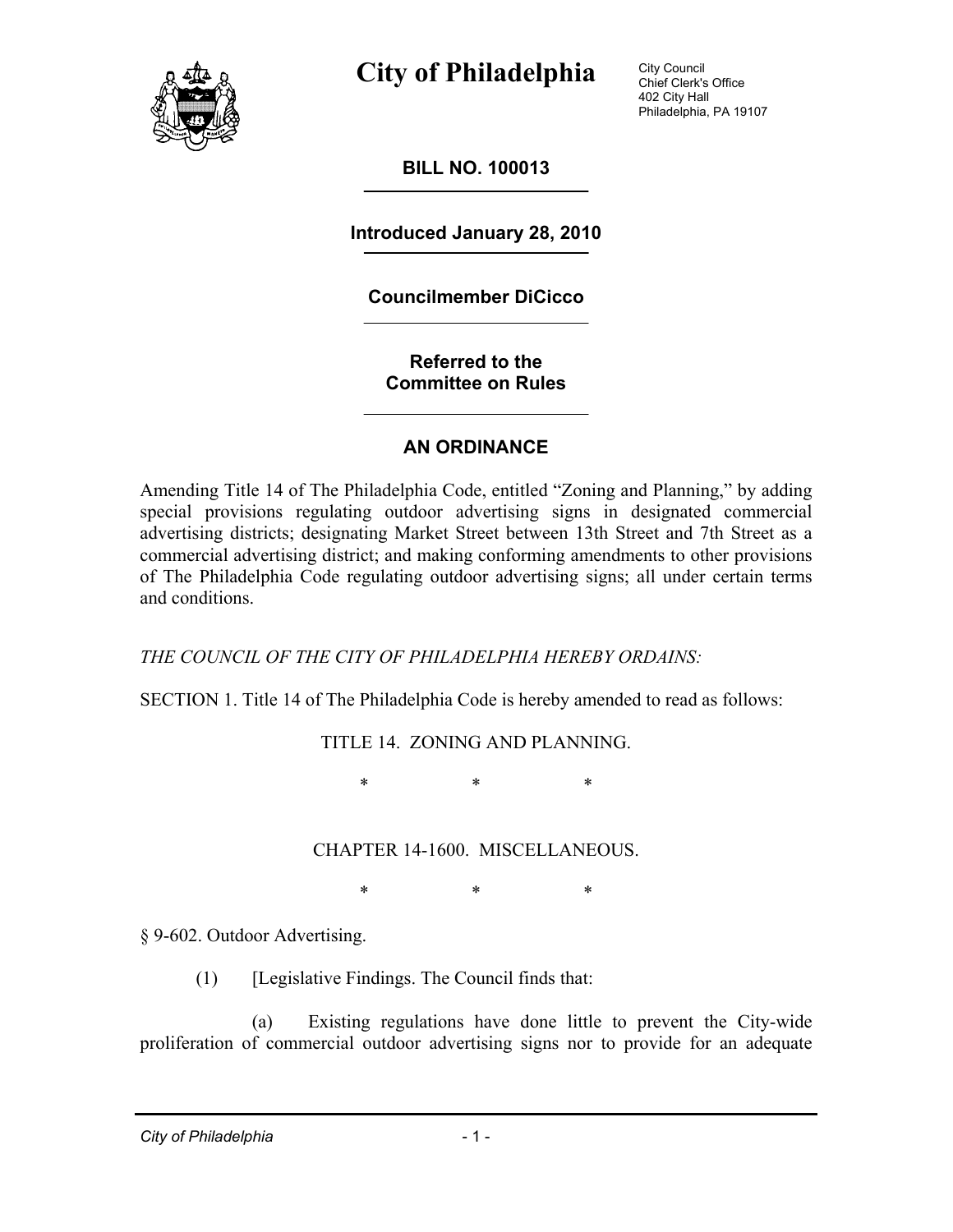#### *BILL NO. 100013 continued*

source of funding to administer the issuance of permits, licenses and violations for or inspections of these signs.

 (b) The excessive number of commercial outdoor advertising signs contribute to visual clutter and detract from the aesthetic beauty of the City of Philadelphia.

 (c) The proliferation of commercial outdoor advertising signs contribute to the appearance of deterioration in residential, commercial and industrial areas of the City and therefore negatively impact upon the economic viability of these areas.

 (d) Said signs jeopardize public safety by distracting pedestrians and to a greater extent passing motorists, since these signs by their nature are erected in areas intended to be seen by drivers of motor vehicles.

 (e) There exist throughout every area of the City numerous illegally erected commercial outdoor advertising signs that negatively impact upon the general welfare of those neighborhoods.

 (f) Because large numbers of these signs exist without benefit of permits or licenses they do not pay existing licensing fees.

 (g) Studies of these existing illegal commercial outdoor advertising signs indicate that these signs, especially when they are located within or adjacent to low to moderate income residential neighborhoods, are used at a disproportionately high rate to advertise liquor, beer and cigarettes.

 (h) Current regulations do not facilitate an easy determination of the permit or license status of these signs because it is not required that these signs and/or their structures have indication of current licenses affixed thereto.

 (i) Current regulations do not sufficiently or adequately penalize individuals or companies that erect and maintain outdoor advertising signs in violation of City ordinances.

 (j) It is necessary and desirable to impose additional regulations and license fees to limit the proliferation of these signs, to cause the removal of the existing illegal signs, to fund the administration of these regulations and to facilitate determination of the license and permit status of these signs.

(2)] Definitions. In this Section the following definitions apply: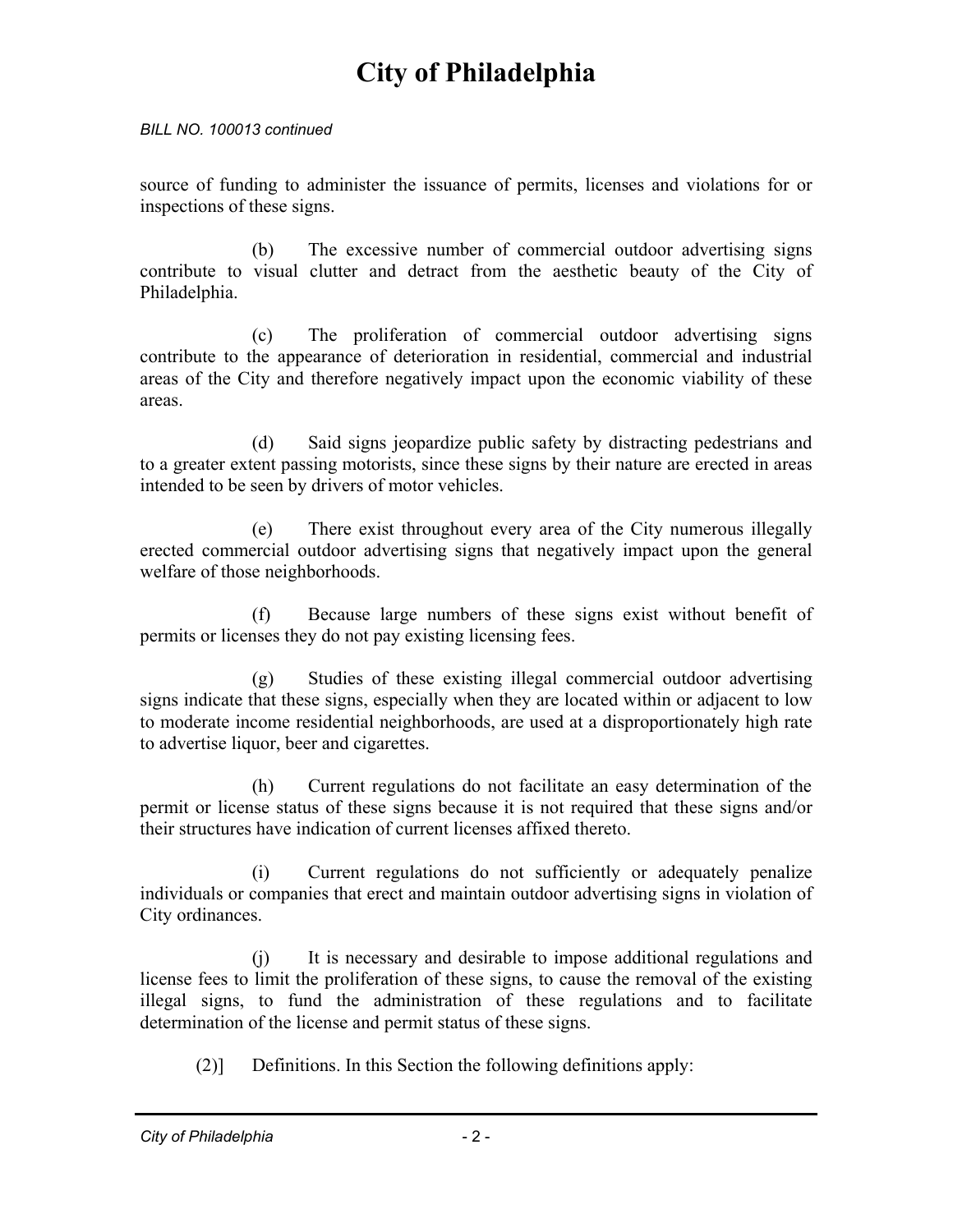*BILL NO. 100013 continued* 

\* \* \*

 ([3]*2*) No person shall erect or maintain any outdoor advertising sign unless they have obtained appropriate licenses from the Department of Licenses and Inspections.

([4]*3*) Licenses for Outdoor Advertising Signs. No license shall be issued unless:

\* \* \*

 ([5]*4*) Licenses for Individuals or Companies. Any individual or company, whose business is the erection, construction and/or maintenance of signs and/or sign structures, shall be required to obtain an annual license for the privilege of erecting signs. No annual licenses shall be issued unless:

\* \* \*

 ([6]*5*) License Tags. The Department shall annually issue licenses and license tags for each sign face to be erected and maintained in accordance with the following:

\* \* \*

([7]*6*) Inspections.

\* \* \*

 ([8]*7*) Public Nuisance. Any sign and/or sign structure which does not conform in the requirements of this Section is hereby declared a public nuisance.

([9]*8*) Abatement.

\* \* \* ([10]*9*) Penalties.

 ([11]*10*) Severability. If any provision, sentence, clause, section or part of this Ordinance is for any reason found to be unconstitutional, illegal, or invalid, such unconstitutionality, illegality or invalidity shall not effect or impair any of the remaining provisions, sentences, clauses, sections or part of this Ordinance. It is the intent of the City Council that this Ordinance would have been adopted had such unconstitutional,

\* \* \*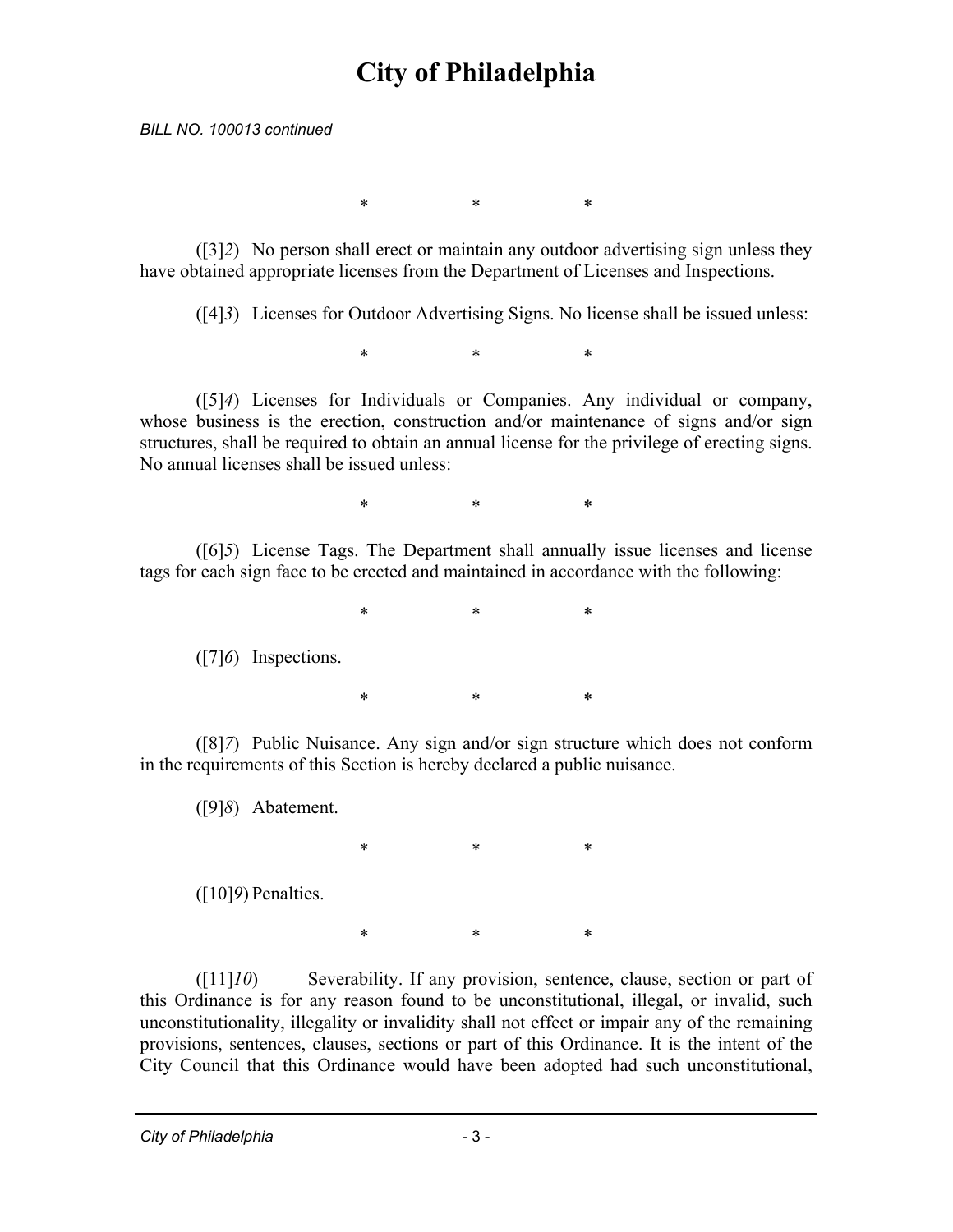#### *BILL NO. 100013 continued*

illegal or invalid provision, sentence, clause, section or part thereof not been included herein.

\* \* \*

§ 14-1604. Outdoor Advertising and Non-Accessory Advertising Controls.

(1) [Legislative Findings. The Council finds that:

 (a) Existing zoning controls have done little to prevent the City-wide proliferation of commercial outdoor advertising signs.

 (b) The excessive number of commercial outdoor advertising signs contribute to visual clutter and detract from the aesthetic beauty of the City of Philadelphia.

 (c) Such signs are commercial by nature and while they may be appropriately located in certain commercial and industrial areas, they do not belong within or in close proximity to residential neighborhoods.

 (d) An examination of existing signs located in residential neighborhoods indicates a high concentration of beer, liquor and cigarette advertisements, particularly in close proximity to schools, playgrounds and parks.

 (e) This pattern of sign placement would seem to indicate a conscious effort to promote the use of these products by children who attend neighborhood schools and use neighborhood recreation facilities. Therefore, such signs pose a serious threat to the health and welfare of children in the City.

 (f) The proliferation of commercial outdoor advertising signs contribute to the appearance of deterioration of commercial and industrial areas of the City and therefore negatively impact upon the economic viability of these areas.

 (g) Said signs jeopardize public safety by distracting pedestrians and to a greater extent passing motorists, since these signs by their nature are erected in areas intended to be seen by drivers of motor vehicles.

 (h) Regulation and removal of these signs will promote traffic safety by eliminating the hazards to pedestrians and motorists posed by distracting and confusing sign displays.

*City of Philadelphia* - 4 -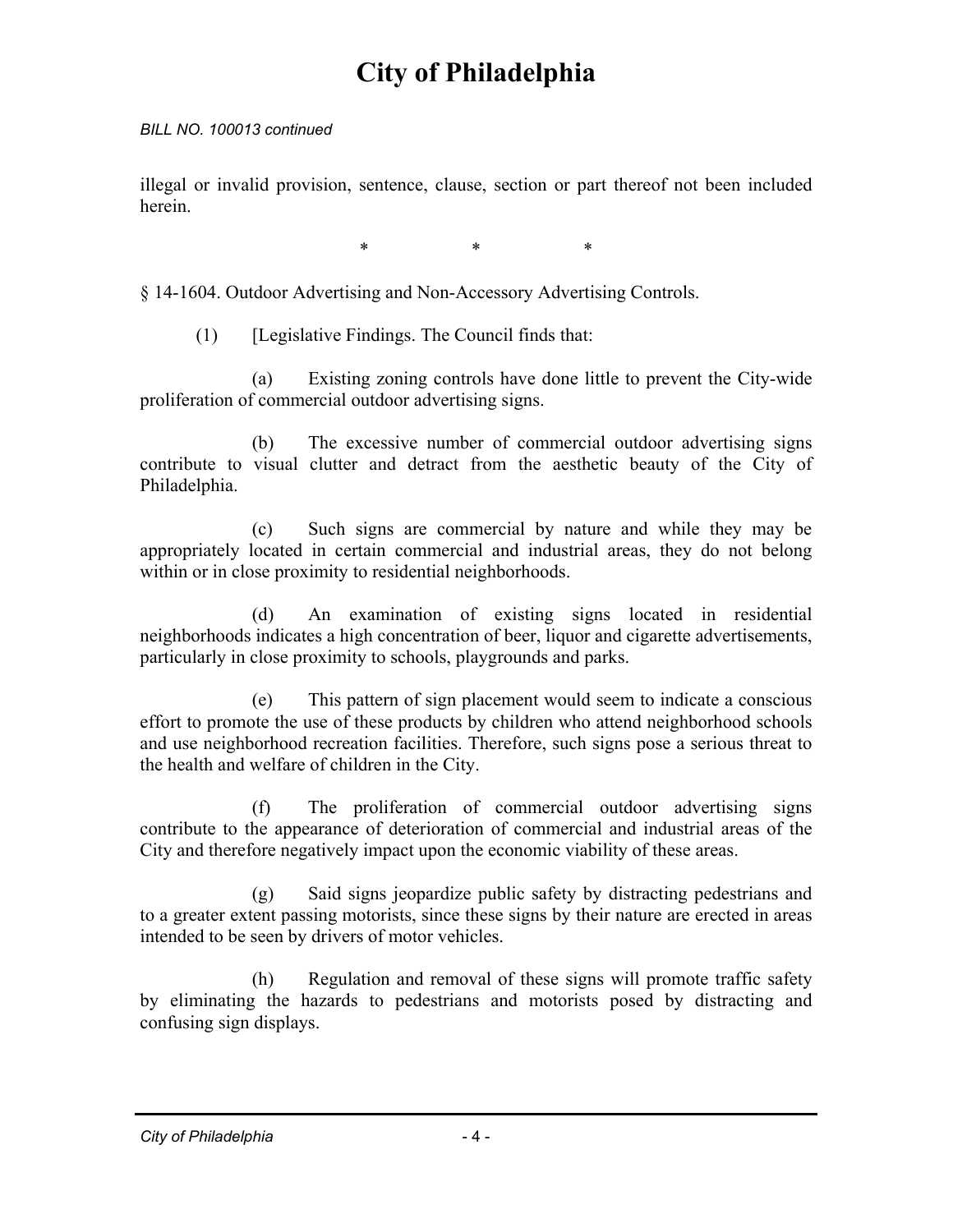#### *BILL NO. 100013 continued*

 (i) Regulation and removal of these signs will enhance the aesthetic beauty of the City of Philadelphia by promoting signs which are harmonious with the streetscape and by eliminating signs which dominate or obscure views of the City.

 (j) Regulation and removal of these signs will protect public and private investment, promote economic development and commercial revitalization.

 (k) There are few, if any, circumstances under which the prohibition of these signs will render property valueless, result in unnecessary hardship or otherwise meet the criteria for a variance stated in Section 14-1802.

 (l) Similar reasons have caused the Council to bar most commercial outdoor advertising and commercial non-accessory signs along and/or within the following: the major gateway approaches and bridges leading to Center City; the Benjamin Franklin Parkway; the Vine Street Parkway; the Southwark and Main Street Manayunk National Historic Districts; and nine (9) commercial revitalization areas located throughout the City.

 (m) Therefore, special sign controls amending Section 14-1604 by providing for the removal of unsightly, distracting signs and setting forth the requirements for acceptable signage are required to promote traffic safety, protect views, minimize sign pollution and protect the historic, cultural, aesthetic, and economic vitality of the City of Philadelphia.

 (2)] Scope. These controls shall apply to all areas of the City with special restrictions regulating size, height, illumination, distances from residences, spacing, prohibition and conditions for obtaining permits *except for where these controls conflict with the provisions of Section 14-1604.2, in which case the provisions of Section 14- 1604.2 shall apply*. These controls shall supplement all *other* provisions of this Title.

 ([3]*2*) Spacing Requirements. [In all areas of the City,] *Except for the areas designated in Section 14-1604.2,* outdoor advertising signs and non-accessory signs shall not be permitted within five hundred feet of any other outdoor advertising sign. This spacing requirement shall not apply to on-premise or accessory signs, non-commercial signs, and highway directional signs.

 ([4]*3*) Distances from Residentially-Zoned Property. *Except for the areas designated in Section 14-1604.2, no* [No] sign support structure or sign face shall be erected within three hundred feet of any residentially-zoned property.

 ([5]*4*) Area Regulations. *Except for the areas designated in Section 14-1604.2, the* [The] maximum sign area of any outdoor advertising sign shall be as follows: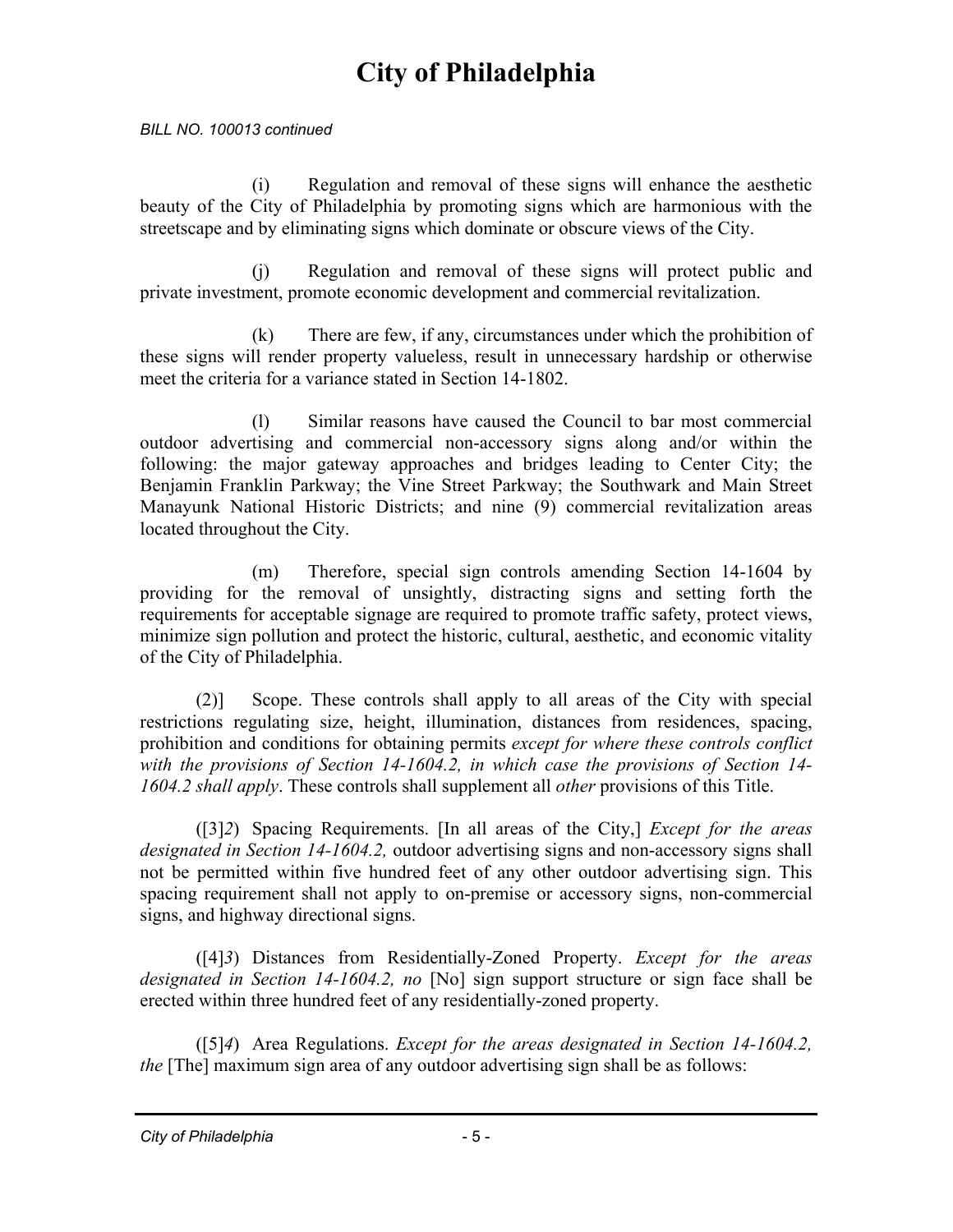*BILL NO. 100013 continued* 

 (a) For frontages along a street or right-of-way which are less than sixty feet in width, one thousand square feet per sign support structure.

 (b) For frontages along a street or right-of-way which are sixty feet or more in width, one thousand five hundred square feet per sign support structure.

([6]*5*) Height Regulations.

(a) *Except for the areas designated in Section 14-1604.2, the* [The] bottom edge of any outdoor advertising sign shall not be located more than twenty-five feet above the road surface from which the advertising message is visible and further provided, that in no case shall the sign extend more than twenty feet in height above its bottom edge.

(b) *Except for the areas designated in Section 14-1604.2 when* [When] an outdoor advertising sign is to be erected such that it would be located within one hundred fifty feet of two (2) or more street, road, highway or bridge surfaces, the maximum height of an outdoor advertising sign shall be measured from the surface with the lowest grade elevation.

 (c) Where other provisions of The Philadelphia Code are more restrictive than this Section in terms of height regulations, the more restrictive height regulations shall apply for outdoor advertising and non-accessory signs whether such signs are free standing or roof signs.

 ([7]*6*) Sign Face Regulations. *Except for the areas designated in Section 14- 1604.2, no* [No] more than two (2) sign faces or advertising messages shall be permitted on any one (1) lot; provided, that no more than one (1) sign support structure shall be permitted on any lot.

([8]*7*) Illuminated, Animated, Flashing, and Revolving Sign Regulations.

 (a) Signs may be illuminated; provided, that the illumination shall be focused upon the sign itself, so as to prevent glare upon the surrounding areas.

 (b) *Except for the areas designated in Section 14-1604.2, flashing*  [Flashing] signs, signs with intermittent illumination, or signs with mechanically or electronically changing messages shall neither be erected within five hundred feet of any residential district, nor face any residential district within one thousand feet of the sign.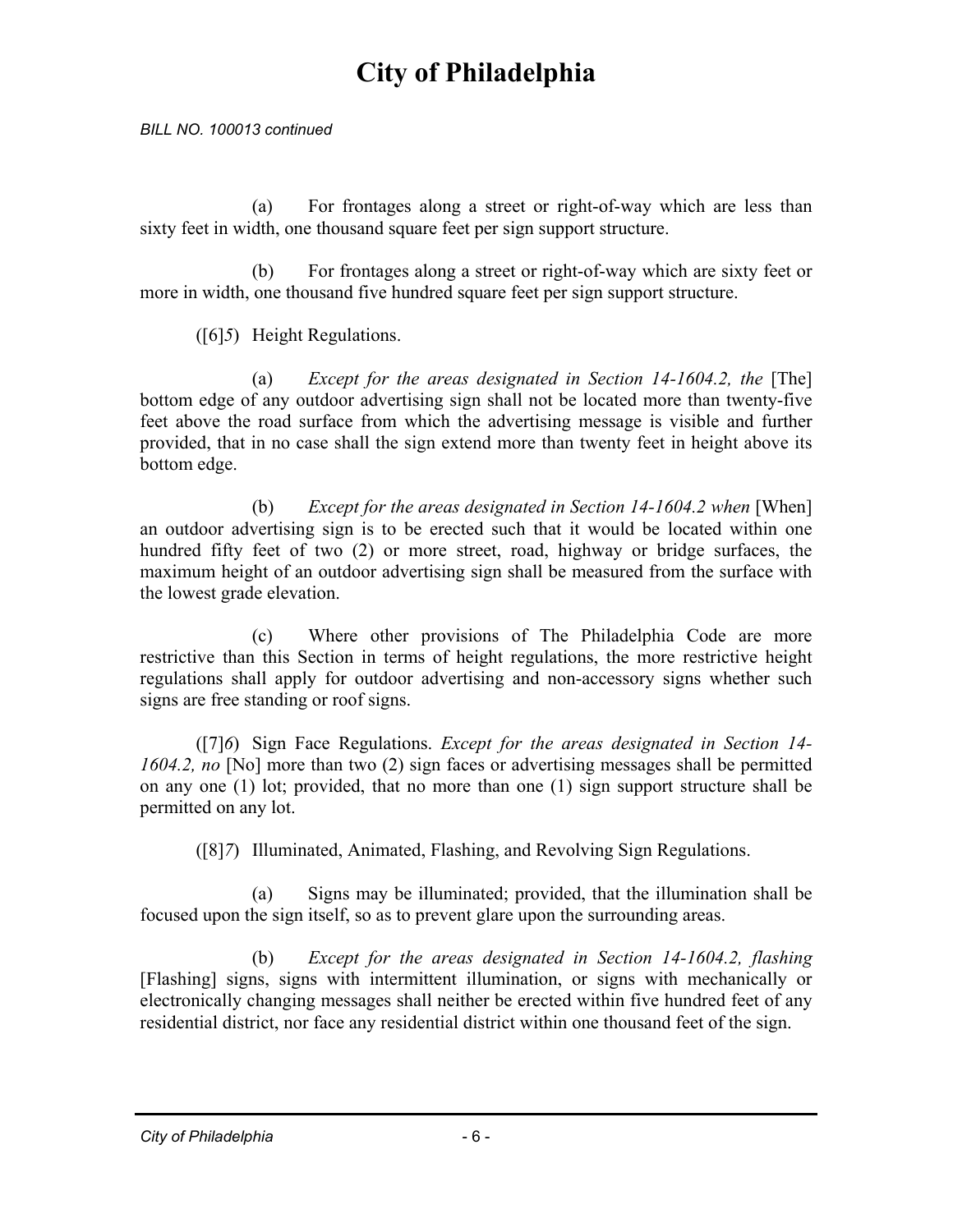*BILL NO. 100013 continued* 

 (c) *Except for the areas designated in Section 14-1604.2, signs* [Signs] which revolve shall require a certificate from the Zoning Board of Adjustment.

 ([9]*8*) Prohibited Areas. Outdoor advertising signs and non-accessory signs shall be prohibited:

 (a) Within six hundred sixty feet of all the bridges over the Schuylkill River from the Girard Point Bridge northwestwardly to the Belmont Avenue Bridge;

 (b) Within six hundred sixty feet of all ingress and/or egress ramps of the Delaware expressway (I-95), from the Bucks County Line to the Delaware County Line, and the Schuylkill expressway (I-76), between the Montgomery County Line and the Walt Whitman Bridge;

 (c) Within six hundred sixty feet of the Benjamin Franklin parkway as defined by the Department of Streets;

 (d) Between Twenty-third street and the Schuylkill River from the south side of Race street to Chestnut street;

 (e) Between Twenty-fourth street and the Schuylkill River from Chestnut street to South street;

 (f) East of Sixth street from South street to the south side of Race street;

 (g) Between Sixth street and Delaware avenue from South street to Washington avenue;

 (h) Within six hundred sixty feet of the outward edge of the right-ofway lines as defined by the Department of Streets, of the Delaware expressway between Washington avenue and Oregon avenue;

 (i) Within six hundred sixty feet of all the bridges over the Delaware River from the Walt Whitman Bridge to the Tacony-Palmyra Bridge;

 (j) Within six hundred sixty feet of the outward edge of the right-ofway lines as defined by the Department of Streets, of Woodhaven road;

 (k) Within six hundred sixty feet of the outward edge of the right-ofway lines as defined by the Department of Streets, of the Roosevelt boulevard;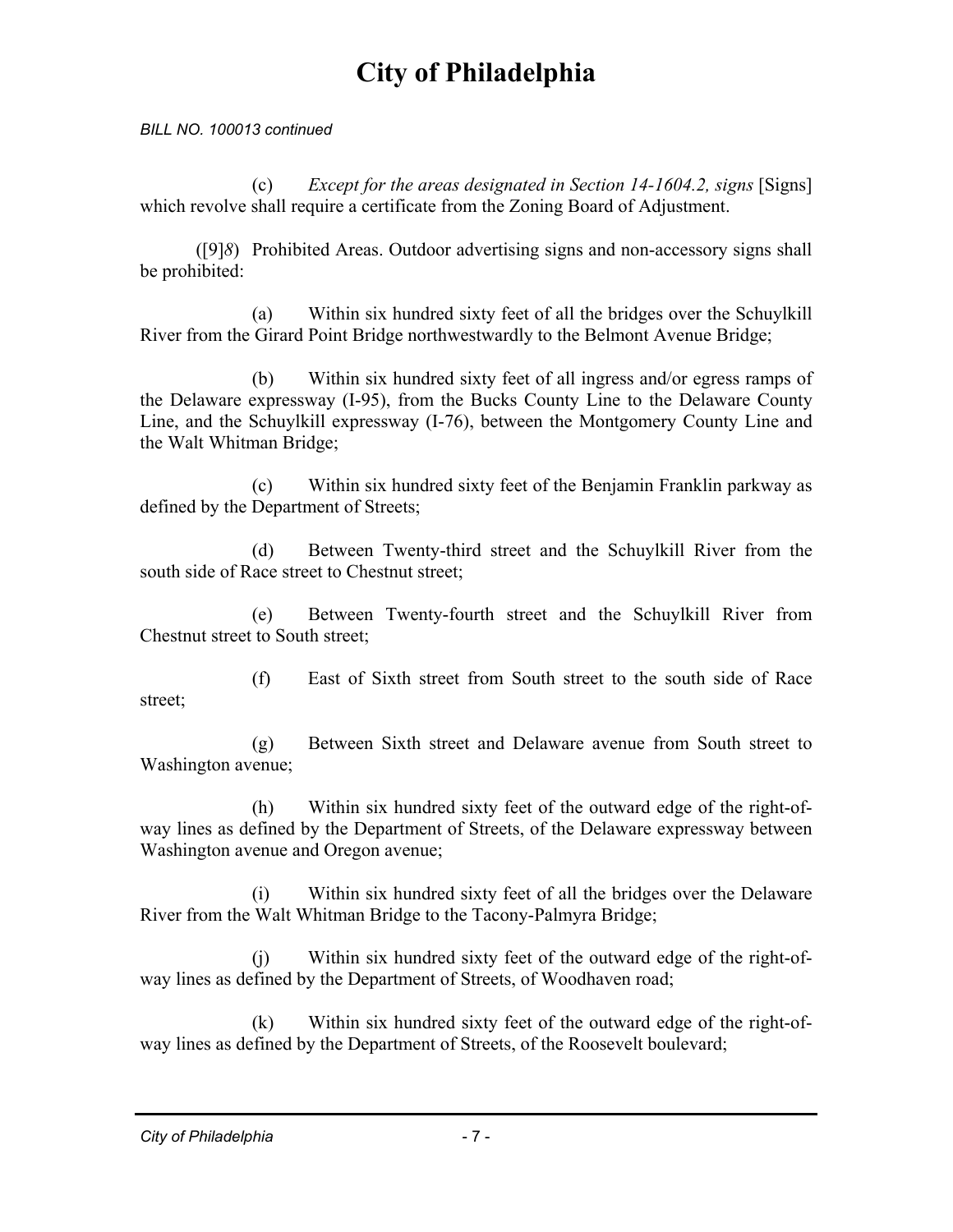*BILL NO. 100013 continued* 

 (l) Within any area of the City designated as a local or national Historic District;

 (m) Within six hundred sixty feet of the outward edge of any park under the jurisdiction of the Fairmount Park Commission, the Commonwealth of Pennsylvania, or the National Park Service;

 (n) Within six hundred sixty feet of any park, playground, recreation center, play lot or other recreational facility under the jurisdiction of the Department of Recreation; and

 (o) Within six hundred sixty feet of any public or private pre-school, elementary, middle or high school.

 ([10]*9*) Conditions For The Issuance of a Permit to Erect Outdoor Advertising and Non-Accessory Signs.

 (a) For each outdoor advertising and non-accessory sign erected in conformance with these provisions, an existing sign or signs encompassing equal or greater sign area shall be removed.

 (b) The application to erect an outdoor advertising or non-accessory sign must specify the size and the location of the sign(s) to be removed. Sufficient proof of the physical existence of the sign(s) to be removed shall be supplied to the Department of Licenses and Inspections. Such proof may be in the form of permits and/or photographs of the existing sign(s).

 (c) The application to erect an outdoor advertising or non-accessory sign must also be accompanied by a written authorization from the owner of the property where the sign(s) to be removed are located authorizing the applicant to remove said sign(s) and acknowledging that the right to maintain an outdoor advertising or nonaccessory sign is being forfeited through the filing of the application and the issuance of the permit for the erection of the new sign.

 (d) No permit for the erection of an outdoor advertising or nonaccessory sign shall be issued prior to actual removal of the sign(s) required to be removed as provided in subsections 10(a), (b), and (c) above.

 (e) No permit for the erection of an outdoor advertising or nonaccessory sign shall be issued if there is any outstanding violation, for which all legal appeals have been exhausted, of The Philadelphia Code or regulations adopted pursuant

*City of Philadelphia* - 8 -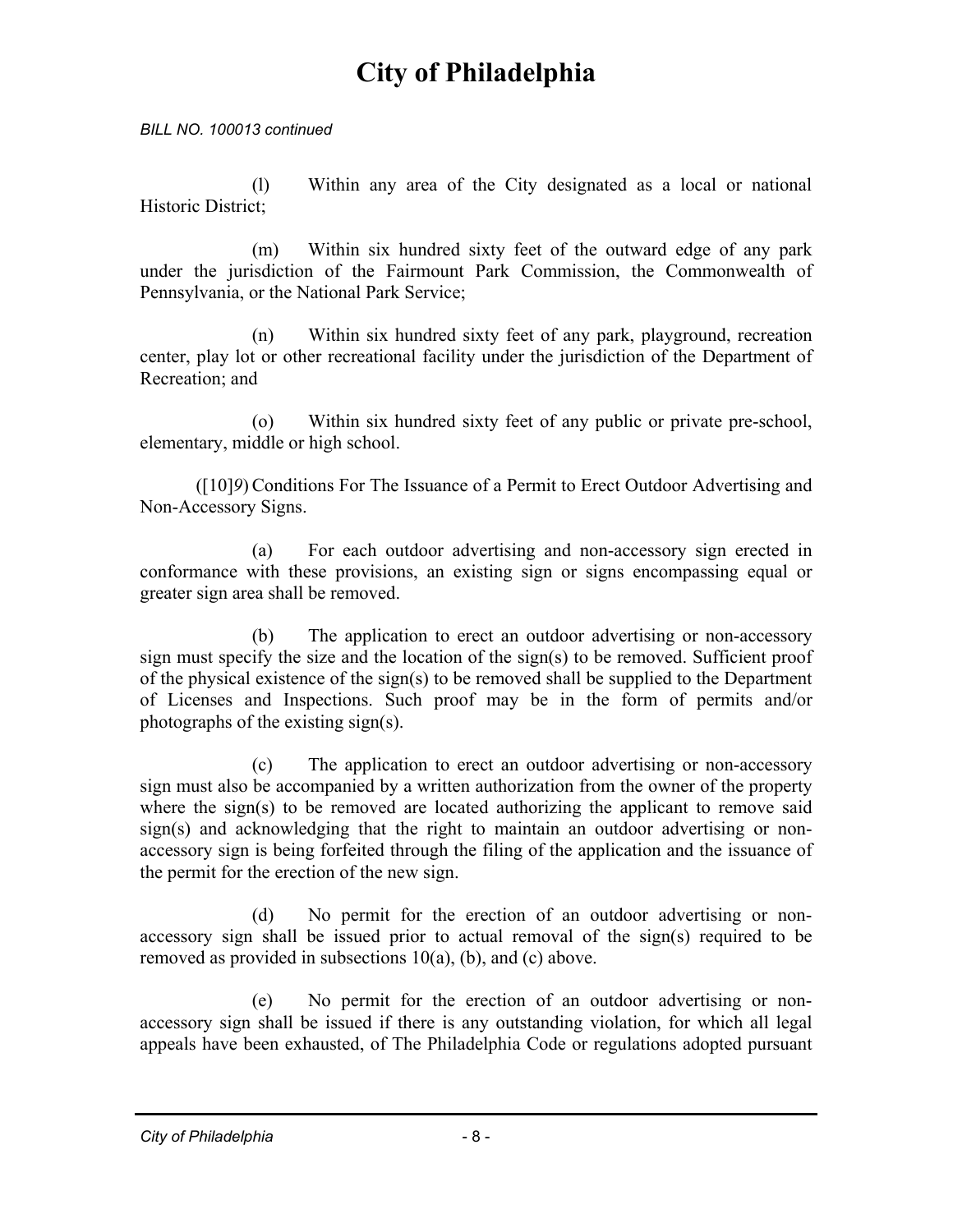#### *BILL NO. 100013 continued*

to the Code, relating to the premises upon which the outdoor advertising sign or nonaccessory sign is to be erected or maintained.

 (f) No permit for the erection of an outdoor advertising or nonaccessory sign shall be issued if the owner of the premises upon which the outdoor advertising sign or non-accessory sign is to be erected or maintained is delinquent in the payment of any City or School District taxes, charges, fees, rents or claims, unless such owner has entered into an agreement to pay any such delinquency and is abiding by the terms of such agreement.

 *(g) The provisions of subparagraphs (a) though (d) of this subsection (9) shall not apply within areas designated in Section 14-1604.2.* 

([11]*10*) Signs and Their Supporting Structures.

 (a) The supporting structures for outdoor advertising and nonaccessory signs shall conform to the definition of a structure as set forth in Section 14- 102(54), shall be considered as such and shall conform to all the requirements regarding structures contained in this Title, provided that Section 14-104 shall not apply to outdoor advertising signs and their structures and therefore such signs may not be extended or reconstructed pursuant to Section 14-104(1) through (13).

 (b) Outdoor advertising and non-accessory signs shall be considered as the main use of a property and as a main structure and not as an accessory or ancillary use.

 ([12]*11*) Removal and Maintenance of Nuisance, Unlawful and Prohibited Signs.

 (a) Nothing in this Section is intended to prohibit the Department of Licenses and Inspections from removing a sign at any time without compensation which has been determined to be a public nuisance or unlawfully in existence under any other provision of The Philadelphia Code.

 (b) A prohibited sign shall be maintained in good condition, but it shall not be structurally altered so as to enlarge or extend the area or height of the sign. However, a prohibited sign shall not be reconstructed if for any reason it becomes necessary to replace the entire sign, including the sign face, the frame and any supporting mechanism, but excluding the foundation.

 ([13]*12*) Enforcement. Whenever any sign is erected, altered, used or maintained in violation of this Section, the Department of Licenses and Inspections shall

*City of Philadelphia* - 9 -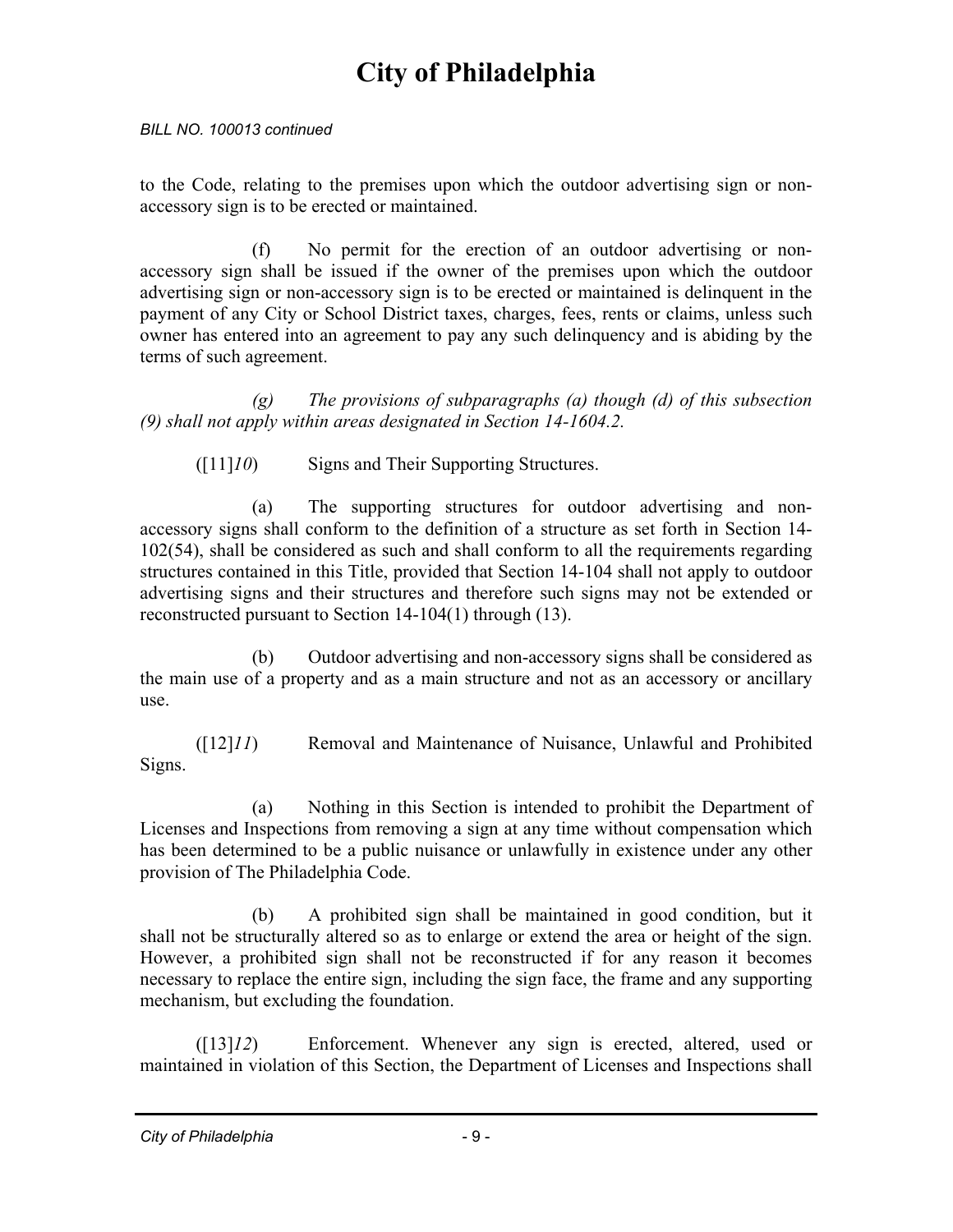#### *BILL NO. 100013 continued*

have the authority to enforce and direct compliance with the provisions of this Section as provided in Section 14-2020.

 ([14]*13*) Penalties. [In addition to any other sanction or remedial procedure provided, the penalty for violation of any provision of this Section shall be a fine not exceeding one hundred fifty (\$150) dollars for each offense, and may include imprisonment not exceeding thirty (30) days if the fine is not paid within ten (10) days. Continuous violation of the same provision shall be a separate violation for each day.] *Any violation of this Section shall constitute a Class III offense and shall be subject to the fines set forth in subsection 1-109(3) of The Philadelphia Code for each offense. Each*  day this Section is violated shall be deemed a separate offense for which a separate *penalty may be imposed.*

 ([15]*14*) Severability. If any provision, sentence, clause, section or part of this Ordinance is for any reason found to be unconstitutional, illegal, or invalid, such unconstitutionality, illegality or invalidity shall not effect or impair any of the remaining provisions, sentences, clauses, sections or parts of this Ordinance. It is the intent of the City Council that this Ordinance would have been adopted had such unconstitutional, illegal or invalid provision, sentence, clause, section or part thereof not been included herein.

\* \* \*

*§14-1604.2. Commercial Advertising Districts.* 

 *(1) Non-accessory commercial signs shall be permitted on the exterior walls of occupied buildings in the following commercial advertising districts:* 

 *(a) Market Street between 13th Street and 7th Street.* 

 *(b) RESERVED.* 

*(2) Spacing. No non-accessory commercial sign within the designated area shall be located closer than 300 feet to any other non-accessory commercial sign.* 

*(3) Distances from Residentially-Zoned Property. No non-accessory commercial sign within the designated area shall be within one hundred feet of any residentially-zoned property.* 

*(4) Area Regulations.*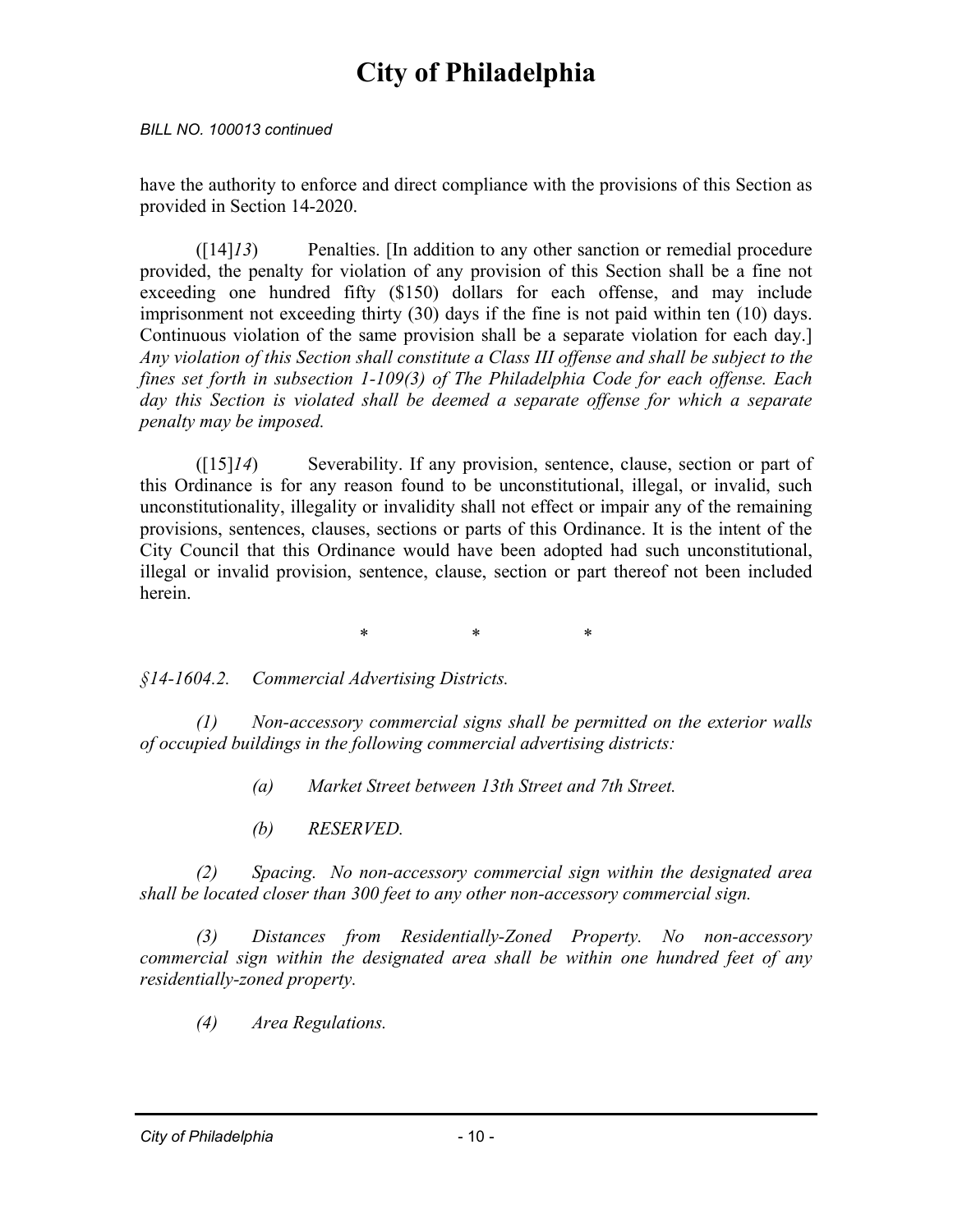*BILL NO. 100013 continued* 

*(a) Within the designated area, non-accessory commercial signs shall be allowed to occupy an entire wall of a structure.* 

*(b) Within the designated area, non-accessory signs may obstruct windows if (i) the sign is constructed of perforated vinyl mesh and/or adhesive backing transparent to occupants of the building; (ii) the sign does not prevent the opening of windows intended to be open; and (iii) the sign does not prevent ingress and egress.* 

 *(5) Illuminated, Animated, Flashing, and Revolving Sign Regulations.* 

 *(a) Signs may be illuminated; provided, that the illumination shall be focused upon the sign itself, so as to prevent glare upon the surrounding areas.* 

 *(b) Flashing signs, signs with intermittent illumination, animated signs or signs with mechanically or electronically changing messages shall not be erected within five hundred feet of any residential district.* 

\* \* \*

#### $\overline{\phantom{a}}$  , where  $\overline{\phantom{a}}$ **Explanation:**

[Brackets] indicate matter deleted. *Italics* indicate new matter added.